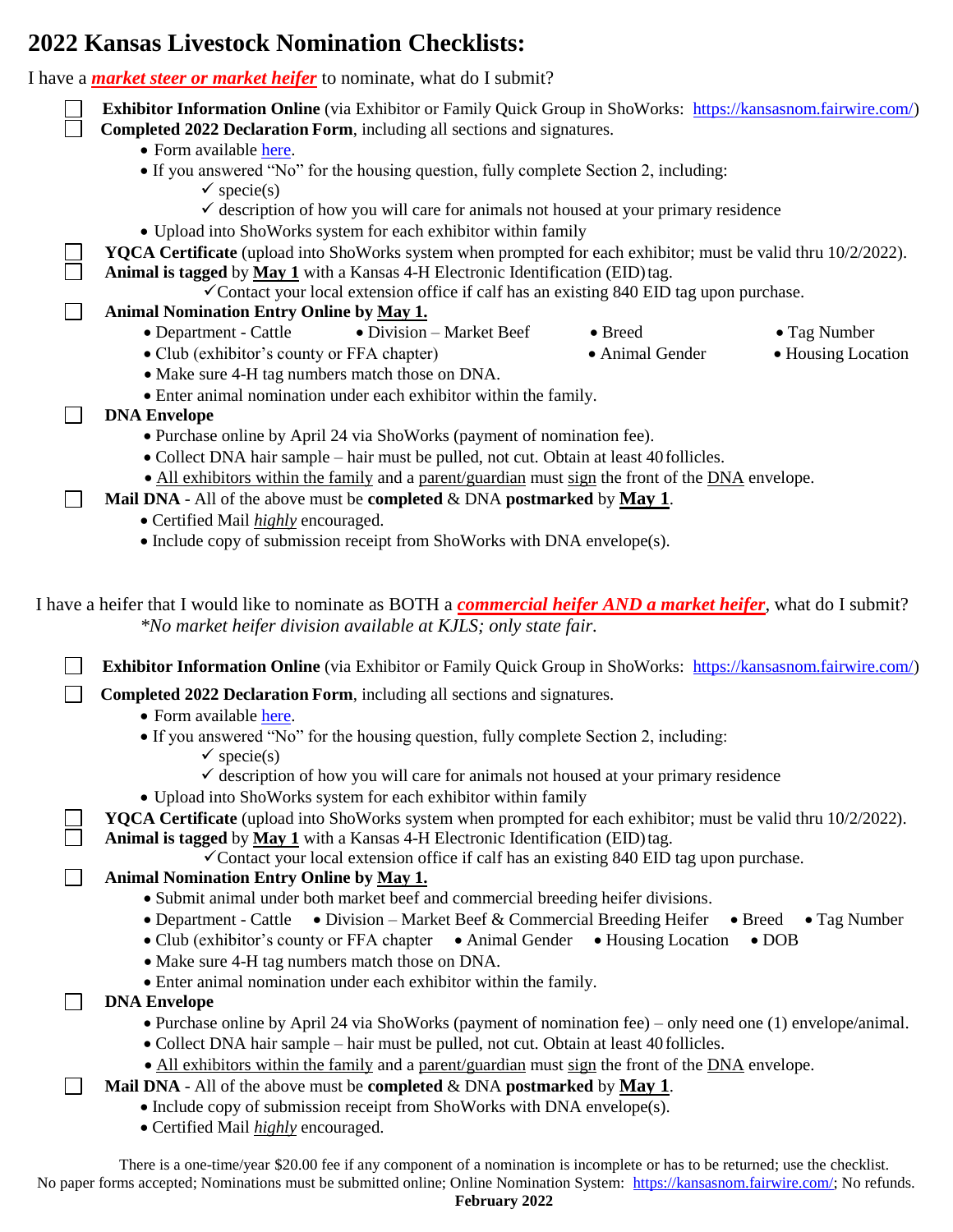I have a *commercial heifer* to nominate, what do I submit?

**Exhibitor Information Online** (via Exhibitor or Family Quick Group in ShoWorks: [https://kansasnom.fairwire.com/\)](https://kansasnom.fairwire.com/)  **Completed 2022 Declaration Form**, including all sections and signatures.

- Form available [here.](http://asi.ksu.edu/22_DeclarationForm.pdf)
- If you answered "No" for the housing question, fully complete Section 2, including:
	- $\checkmark$  specie(s)
	- $\checkmark$  description of how you will care for animals not housed at your primary residence
- Upload into ShoWorks system for each exhibitor within family
- **YQCA Certificate** (upload into ShoWorks system when prompted for each exhibitor; must be valid thru 10/2/2022).
- Animal is tagged by **June 15** with a Kansas 4-H Electronic Identification (EID)tag.
	- Contact your local extension office if calf has an existing  $840$  EID tag upon purchase.
- **Animal Nomination Entry Online by June 15.**
	- Department Cattle • Division Commercial Breeding Heifers • Tag Number
	- Club (exhibitor's county or FFA chapter) DOB Housing Location
	- Make sure 4-H tag numbers match those on DNA.
	- Enter animal nomination under each exhibitor within the family.
- **DNA Envelope**
	- Purchase online by June 8 via ShoWorks (payment of nomination fee).
	- Collect DNA hair sample hair must be pulled, not cut. Obtain at least 40 follicles.
	- All exhibitors within the family and a parent/guardian must sign the front of the DNA envelope.
- **Mail DNA** All of the above must be **completed** & DNA **postmarked** by **June 15**.
	- Certified Mail *highly* encouraged.
	- Include copy of submission receipt from ShoWorks with DNA envelope(s).

## I have a *market hog or commercial breeding gilt* to nominate, what do I submit?

**Exhibitor Information Online** (via Exhibitor or Family Quick Group in ShoWorks: [https://kansasnom.fairwire.com/\)](https://kansasnom.fairwire.com/)  **Completed 2022 Declaration Form**, including all sections and signatures. • Form available [here.](http://asi.ksu.edu/22_DeclarationForm.pdf) If you answered "No" for the housing question, fully complete Section 2, including:  $\checkmark$  specie(s)  $\checkmark$  description of how you will care for animals not housed at your primary residence Upload into ShoWorks system for each exhibitor within family  **YQCA Certificate** (upload into ShoWorks system when prompted for each exhibitor; must be valid thru 10/2/2022). **Animal is tagged** by **June 15** with a Kansas 4-H Electronic Identification (EID)tag.  $\checkmark$  Contact your local extension office if hog has an existing 840 EID tag upon purchase.  **Animal Nomination Entry Online by June 15.** • Department – Swine • Division – Market Hog and/or Commercial Breeding Gilt • Breed • Tag Number • Club (exhibitor's county or FFA chapter) • Ear Notch • Animal Gender • Housing Location • Make sure 4-H tag numbers match those on DNA. Enter animal nomination under each exhibitor within the family. **DNA Envelope** Purchase online by June 8 via ShoWorks (payment of nomination fee). Collect DNA hair sample – hair must be pulled, not cut. Obtain at least 40 follicles. • All exhibitors within the family and a parent/guardian must sign the front of the DNA envelope. **Mail DNA** - All of the above must be **completed** & DNA **postmarked** by **June 15**. Certified Mail *highly* encouraged. • Include copy of submission receipt from ShoWorks with DNA envelope(s).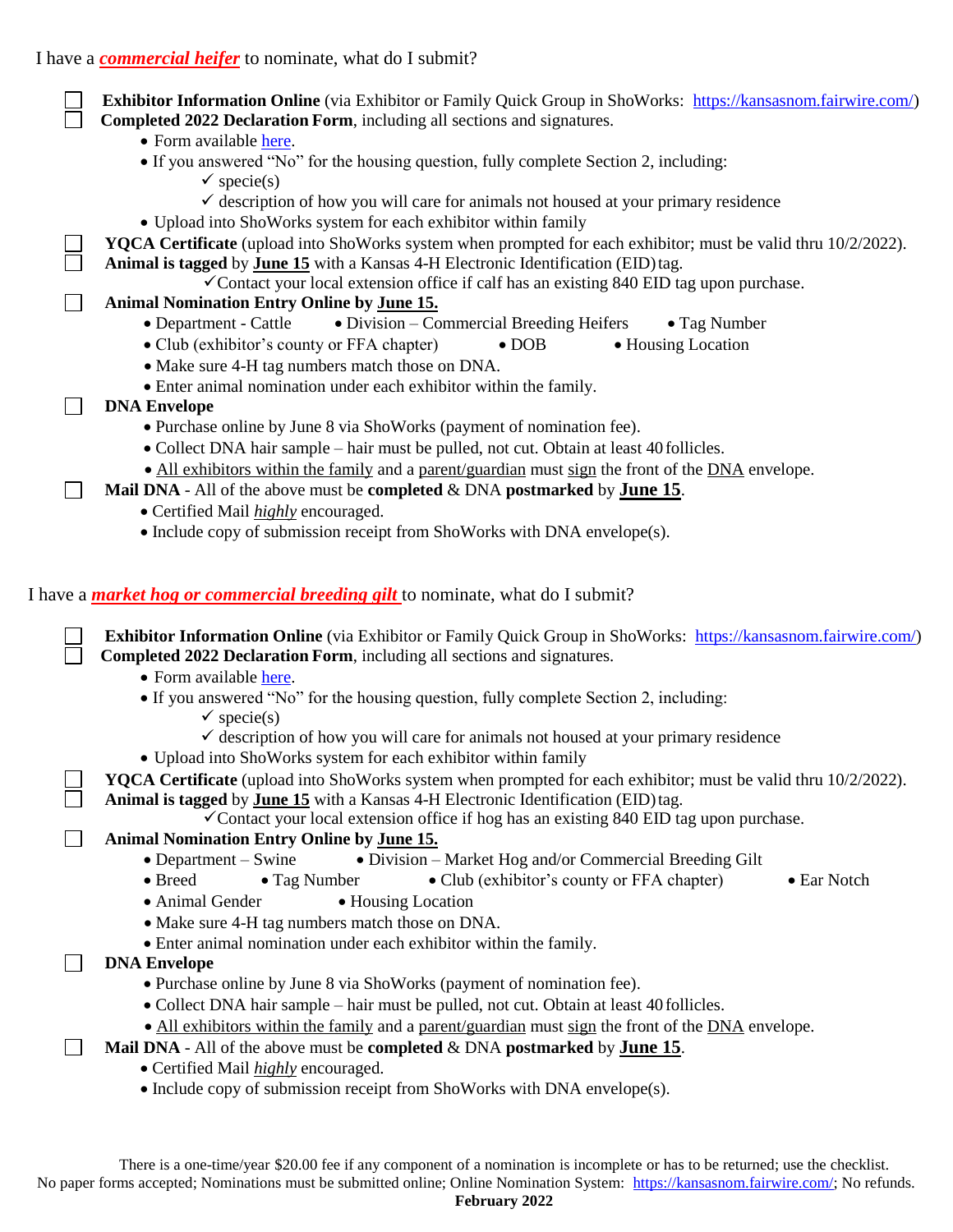I have a *market lamb or commercial ewe* to nominate, what do I submit?

|                                                                                 | <b>Exhibitor Information Online</b> (via Exhibitor or Family Quick Group in ShoWorks: https://kansasnom.fairwire.com/)                                                                                      |  |
|---------------------------------------------------------------------------------|-------------------------------------------------------------------------------------------------------------------------------------------------------------------------------------------------------------|--|
|                                                                                 | Completed 2022 Declaration Form, including all sections and signatures.                                                                                                                                     |  |
|                                                                                 | • Form available here.                                                                                                                                                                                      |  |
|                                                                                 | • If you answered "No" for the housing question, fully complete Section 2, including:                                                                                                                       |  |
|                                                                                 | $\checkmark$ specie(s)                                                                                                                                                                                      |  |
|                                                                                 | $\checkmark$ description of how you will care for animals not housed at your primary residence                                                                                                              |  |
|                                                                                 | • Upload into ShoWorks system for each exhibitor within family                                                                                                                                              |  |
|                                                                                 | <b>YQCA Certificate</b> (upload into ShoWorks system when prompted for each exhibitor; must be valid thru 10/2/2022).                                                                                       |  |
|                                                                                 | Animal is tagged by June 15 with a Kansas 4-H Electronic Identification (EID) tag.                                                                                                                          |  |
|                                                                                 | <b>Animal Nomination Entry Online by June 15.</b>                                                                                                                                                           |  |
|                                                                                 | • Division – Market Lamb and/or Commercial Breeding Ewe<br>$\bullet$ Department – Sheep                                                                                                                     |  |
|                                                                                 | • Breed<br>• Club (exhibitor's county or FFA chapter)<br>• Scrapie Tag Number<br>$\bullet$ Tag Number                                                                                                       |  |
|                                                                                 | • Animal Gender<br>• Housing Location                                                                                                                                                                       |  |
|                                                                                 | • Make sure 4-H tag numbers match those on DNA.                                                                                                                                                             |  |
|                                                                                 | • Enter animal nomination under each exhibitor within the family.                                                                                                                                           |  |
|                                                                                 | <b>DNA Envelope</b>                                                                                                                                                                                         |  |
|                                                                                 | • Purchase online by June 8 via ShoWorks (payment of nomination fee).                                                                                                                                       |  |
|                                                                                 | • Collect DNA hair sample – hair must be pulled, not cut. Obtain at least 40 follicles.                                                                                                                     |  |
|                                                                                 | • All exhibitors within the family and a parent/guardian must sign the front of the DNA envelope.                                                                                                           |  |
|                                                                                 | Mail DNA - All of the above must be completed & DNA postmarked by June 15.                                                                                                                                  |  |
|                                                                                 | • Certified Mail <i>highly</i> encouraged.                                                                                                                                                                  |  |
|                                                                                 | • Include copy of submission receipt from ShoWorks with DNA envelope(s).                                                                                                                                    |  |
| I have a <i>meat goat (ALL wethers and does)</i> to nominate, what do I submit? |                                                                                                                                                                                                             |  |
|                                                                                 | <b>Exhibitor Information Online</b> (via Exhibitor or Family Quick Group in ShoWorks: https://kansasnom.fairwire.com/)<br>Completed 2022 Declaration Form, including all sections and signatures.           |  |
|                                                                                 | • Form available here.                                                                                                                                                                                      |  |
|                                                                                 | • If you answered "No" for the housing question, fully complete Section 2, including:                                                                                                                       |  |
|                                                                                 | $\checkmark$ specie(s)                                                                                                                                                                                      |  |
|                                                                                 | $\checkmark$ description of how you will care for animals not housed at your primary residence                                                                                                              |  |
|                                                                                 | · Upload into ShoWorks system for each exhibitor within family                                                                                                                                              |  |
|                                                                                 | <b>YQCA Certificate</b> (upload into ShoWorks system when prompted for each exhibitor; must be valid thru 10/2/2022).<br>Animal is tagged by June 15 with a Kansas 4-H Electronic Identification (EID) tag. |  |
|                                                                                 | <b>Animal Nomination Entry Online by June 15.</b>                                                                                                                                                           |  |
|                                                                                 | $\bullet$ Department – Meat Goat<br>• Division - Market Meat Goat and/or Breeding Doe                                                                                                                       |  |
|                                                                                 | • Tag Number<br>• Club (exhibitor's county or FFA chapter)<br>• Scrapie Tag Number                                                                                                                          |  |
|                                                                                 | · Animal Gender<br>• Housing Location                                                                                                                                                                       |  |
|                                                                                 | *ALL MEAT GOATS must be nominated to show – no registered breeding or purebred division.                                                                                                                    |  |
|                                                                                 | • Make sure 4-H tag numbers match those on DNA.                                                                                                                                                             |  |
|                                                                                 | • Enter animal nomination under each exhibitor within the family.                                                                                                                                           |  |
|                                                                                 | <b>DNA Envelope</b>                                                                                                                                                                                         |  |
|                                                                                 | • Purchase online by June 8 via ShoWorks (payment of nomination fee).                                                                                                                                       |  |
|                                                                                 | • Collect DNA hair sample – hair must be pulled, not cut. Obtain at least 40 follicles.                                                                                                                     |  |
|                                                                                 | • All exhibitors within the family and a parent/guardian must sign the front of the DNA envelope.                                                                                                           |  |
|                                                                                 | Mail DNA - All of the above must be completed $&$ DNA postmarked by June 15.                                                                                                                                |  |
|                                                                                 | • Certified Mail <i>highly</i> encouraged.                                                                                                                                                                  |  |
|                                                                                 | • Include copy of submission receipt from ShoWorks with DNA envelope(s).                                                                                                                                    |  |
|                                                                                 |                                                                                                                                                                                                             |  |